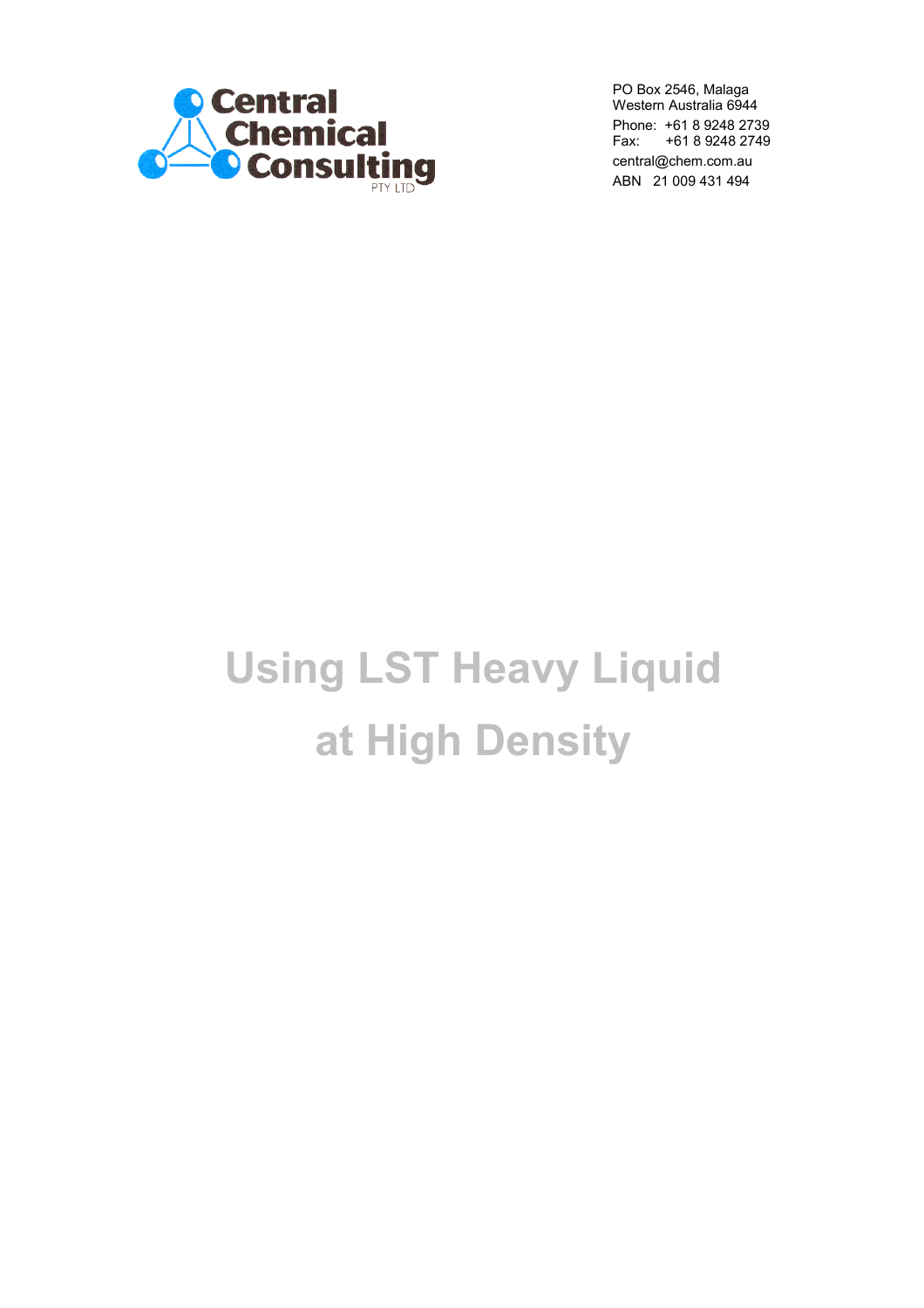## *1. Increasing the density of LST Heavy Liquid*

LST Heavy Liquid is a solution of lithium heteropolytungstates in water. The material as sold, i.e. SG 2.85, contains less than 20% water by weight.

To increase the density of LST Heavy Liquid, it is necessary to evaporate or boil off some of the water. The easiest and fastest way to do this is to heat the LST Heavy Liquid in a magnetically stirred beaker on a thermostatted hotplate. When doing this, it is very useful to direct an air stream over the LST heavy liquid surface to increase the rate of evaporation. The air stream will cause some surface cooling and crystallisation, but this will usually redissolve when the air stream is removed.

If the density is above 2.95 g/mL after evaporating the water, the LST Heavy Liquid will crystallise unless held above  $25^{\circ}$ C. The liquid must be at a temperature above its freezing point for a particular density. Figure 1 below shows the *minimum* temperatures required for different density solutions. Temperatures above this will not increase the density of LST Heavy Liquid. Lower temperatures will result in crystallisation.

If the liquid does cool and LST Heavy Liquid crystallises, reconstituting the liquid is simply a matter of warming the crystals to redissolve them. The crystals can be collected and redissolved in hot water, or heated up with a little water to form more heavy liquid.



MAXIMUM DENSITY OF LST LIQUID vs TEMPERATURE

**Figure 1: Maximum density (freezing temperature) of LST Heavy Liquid**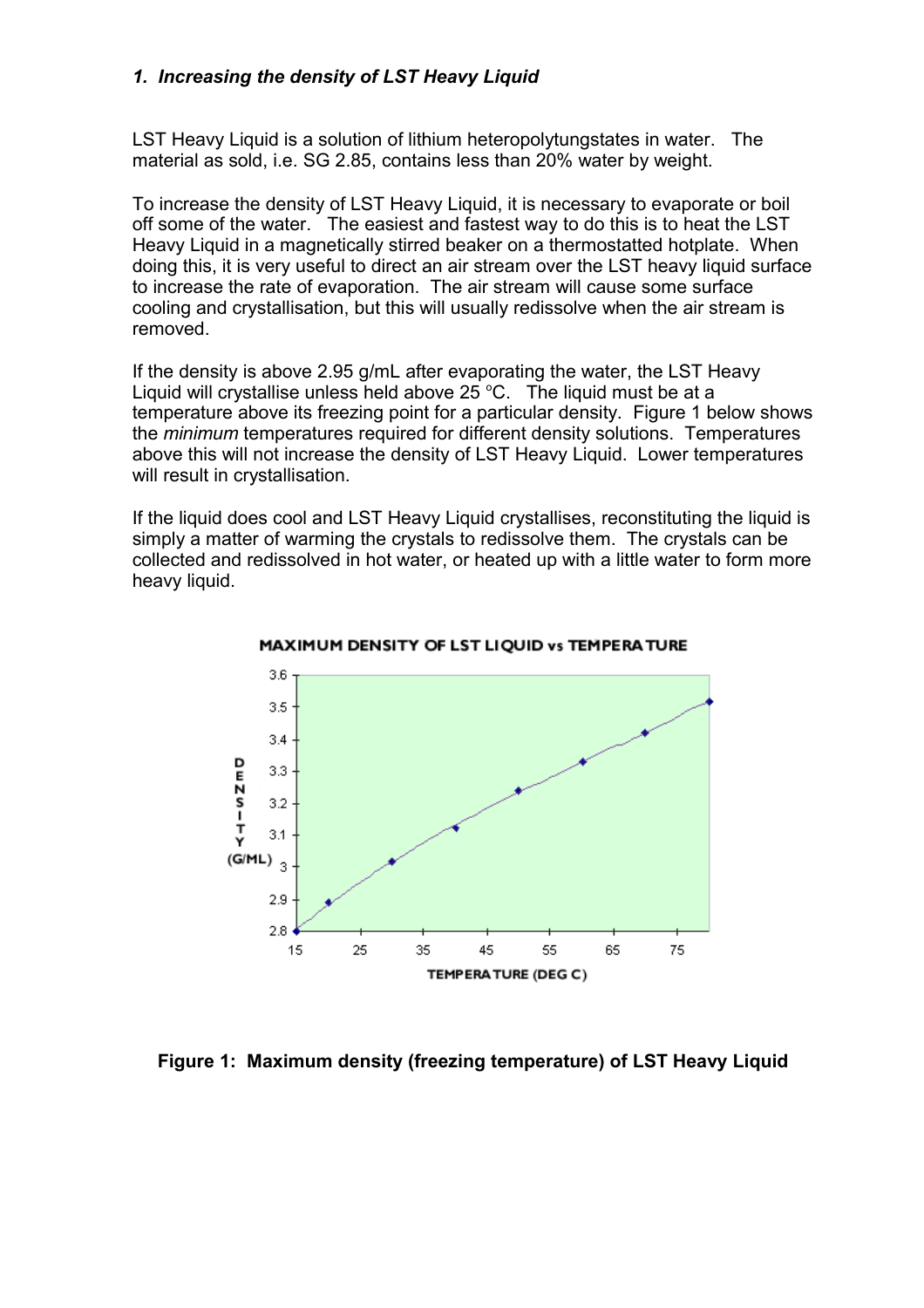## *2. Storing LST Heavy Liquid to use at high density*

Once the LST Heavy Liquid has been sufficiently evaporated and the required density has been obtained, it is best to pour the hot dense liquid into a sturdy polyethylene or polypropylene container with a semi-sealed lid to allow pressure equalisation - e.g. a plastic screw-on cap with a pin hole in it. This container of hot dense liquid should then be immediately placed in an incubator or oven kept at a temperature a little above the freezing point for LST Heavy Liquid at that density.

If it is necessary to allow the liquid to cool, for example in intervals between heavy liquid separations, then store it in the same bottle. The liquid will solidify in the bottle when cooled, but will be able to be used when heated up again. To reuse this liquid, place in an oven at 80-85  $\degree$ C overnight, which should give the crystals time to melt/dissolve and form the extra dense heavy liquid.

# *3. Measuring the density of LST Heavy Liquid*

There are several possible methods:

accurately weighing a known volume, e.g. using a dispensing pipette,

- 1. measuring with a hydrometer which reads at high densities,
- 2. observing the buoyancy of density beads or a known mineral.

Another method to obtain solutions of approximately known density is by allowing a hot, saturated LST Heavy Liquid solution to cool down. As the solution cools some crystallisation will occur, giving a density which is directly related to the temperature. The density - temperature relationship given in Figure 1 can be used to determine the density for any given temperature as it cools, providing that the solution is saturated at the higher temperature. When the required temperature is reached, the solution of correct density can be decanted from the crystals and used. Once the crystals have been removed, the solution can be raised above this minimum temperature without changing the density.

For example, if a solution of density 3.30 were required, the temperature-density curve in Figure 1 shows that the solution should be cooled to 58 °C. Cooling the solution to this temperature and decanting from the crystallised solids will give a solution of the correct density.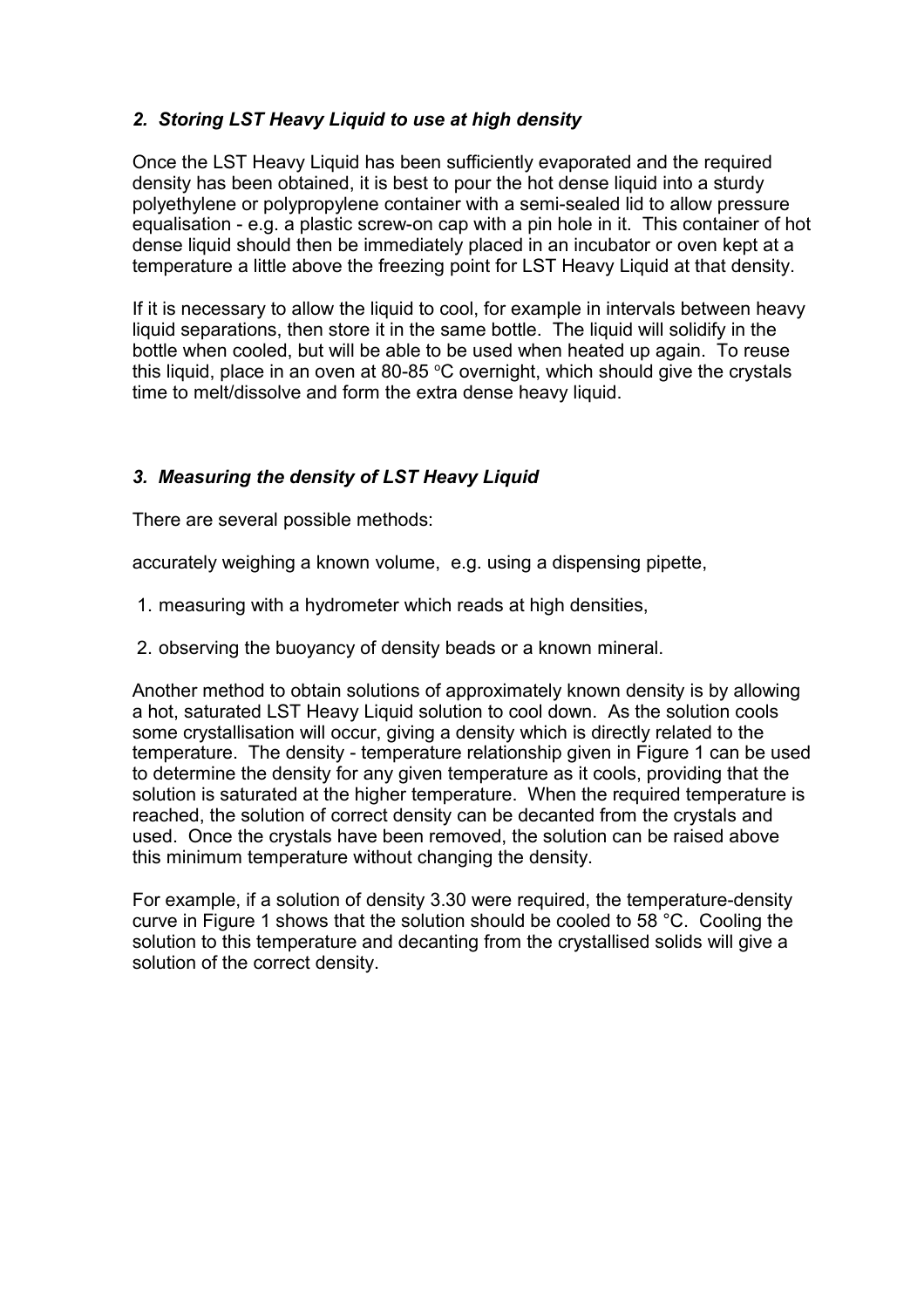## *4. Density separations*

High density separations can be carried out in a thermostatted water-jacketed separating funnel. Alternatively, you could use some other convenient container held in a thermostatted water bath. The following procedure has been found to be useful:

(i) Obtain LST heavy liquid at the required density. This will be at an appropriate elevated temperature, as described in sections 1 to 3.

(ii) Set a thermostatted water bath to approximately 10 degrees above the minimum temperature required for the density being used. For example, if the LST Heavy Liquid crystallises at  $55^{\circ}$ C, then set the bath temperature to  $65^{\circ}$ C. This can be used as a source of constant temperature hot water for the separation.

(iii) Place the hot heavy liquid in a separating vessel which is thermostatted at about 10 degrees above the heavy liquid crystallisation temperature. For example, a hot water-jacketed separating funnel could be used. If a mini hydrometer is available, the density of the liquid in the separating vessel could be re-checked, then the hydrometer removed.

(iv) Place the mineral grains in the hot liquid, agitate a little, then allow to settle. The settling time will depend on the grain size and grain density.

(v) If using a jacketed separating funnel, turn the tap to run off the lower portion of liquid and the "sink" fraction of the grains. If the grains are coarse enough, a plastic (polypropylene) mesh can be placed in a small funnel immediately under the tap, collecting the grains and letting the dense liquid pass through into a beaker. If the use of a mesh is not practical, collect the grains and liquid in a prewarmed beaker, then quickly add a *small* amount of hot deionised water to prevent crystallisation as the liquid cools.

(vi) The grains in the "float" fraction can be treated in a similar fashion to the "sink" fraction and collected in a fine mesh, or otherwise just run off into a warm beaker with a little hot deionised water.

(vii) Once separated, the grains should be washed well to remove LST Heavy Liquid (3 x portions of deionised water), then dried.

#### *Notes*

It is advisable to minimise the amount of water used for washing the minerals so there is less water to evaporate off when recycling the washings.

Before it crystallises, any heavy liquid which is clean and at full strength should be transferred into a polypropylene bottle for later use.